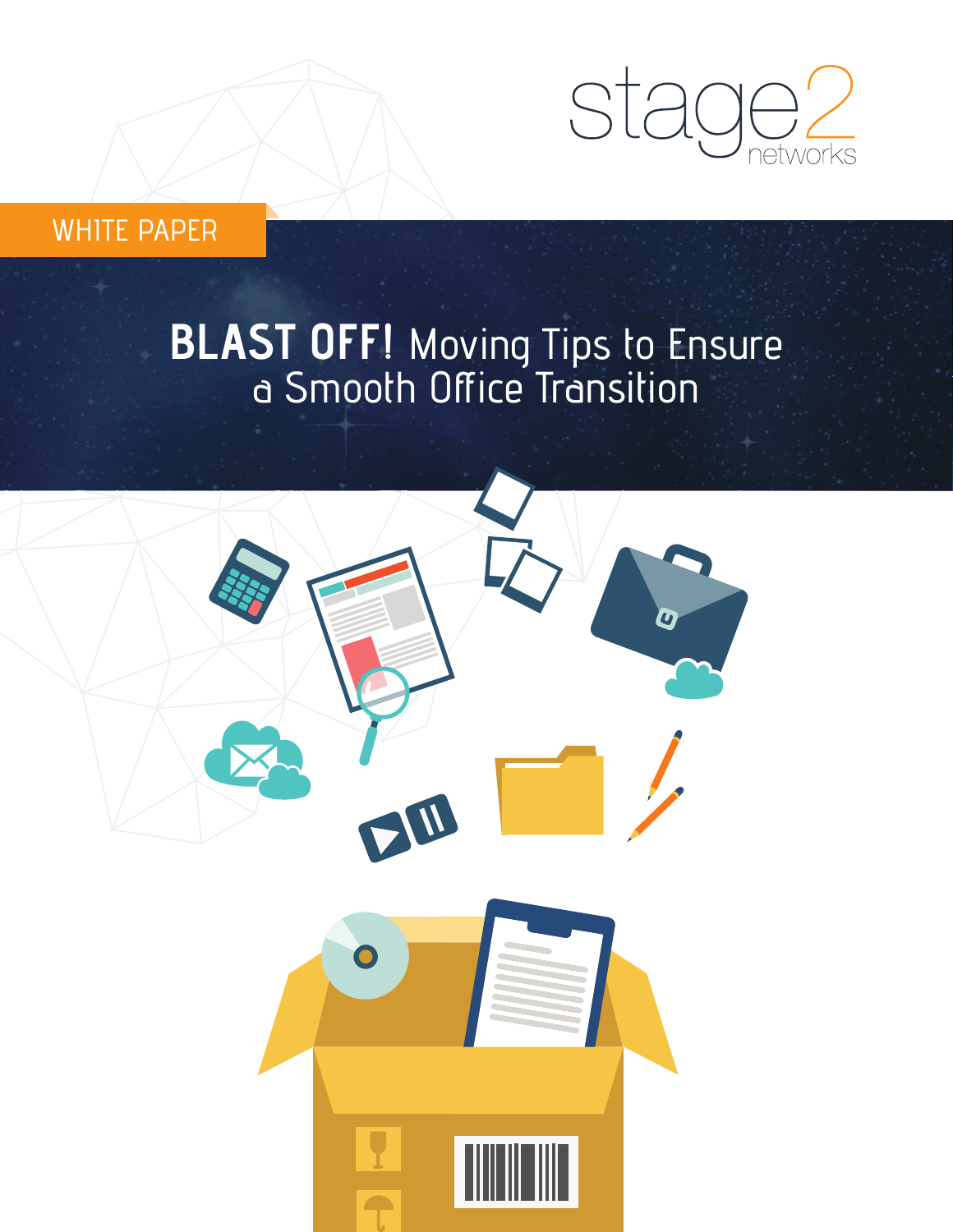## EXPLORING A NEW FRONTIER IS EXCITING...

but it can also be a time of much frustration. When done properly, a move offers a new start in a fresh space. It also offers opportunities to make the changes you were thinking about but never had the time or didn't want to spend money on something that was needed but not critical. Often changes can be made with little or no extra cost because the change is done as a part of the move. A move when well planned and well executed can be straight forward, efficient, relatively easy, and even fun.

When a move isn't properly planned however, it can be a very annoying time filled with hidden delays, extra costs, and much stress. Stage 2 Networks has assembled some ideas and tips about moving that are based upon our many years experience with moving businesses. While we cannot guarantee there will never be problems, we will be able to ensure that there are a minimum of disruptions and most importantly, that your clients are able to reach you throughout the move.

Below are some tips that will help ensure that your move is a smooth one.

# **1**

#### CHOOSE A PROVIDER THAT CAN HANDLE ALL OF YOUR TELECOM AND TECHNOLOGY SOLUTIONS

This way you can focus on your business as these providers handle the technical aspects of your operations. In the end, your organization will streamline its processes, save money, and minimize the disruption to your business. It is never too early to start the planning for a move, even if you haven't signed a lease or have a moving date. Call Stage 2 Networks at any time and ask the experts.

**2**

**3**

#### BE PREPARED AND USE YOUR RESOURCES

If you are moving, you will want to have easy access to your providers' service people, including phone numbers during normal business time and after hours. You may want to print out the contact list or keep it in your phone or PDA. This way you can call them in a heartbeat if you run into some unforeseen problems during the move. If you use Stage 2 Networks to assist your move, we will help by contacting you in advance and during the move to make sure that everything is proceeding according to your plan.

#### EXPECT DELAYS AND PLAN FOR THEM

Be prepared both operationally and financially. It is better to have and not need than to need and not have! Most importantly, find out if you can stay an extra week or month at your current location if the move is delayed, and don't forget to find out the additional cost. Determine if some employees can work from other offices or home if needed. Also, check with your movers, utilities companies, post office mail forwarding (it can take up to 2 weeks for you to receive forwarded mail from the post office), etc.

At Stage 2 Networks, we can help by being able to move you very quickly and adjust the move date as needed. If you are using Stage 2 Networks for phones, we can arrange for the phones to be up and running when needed, even if there are delays or the move is ready sooner than

expected. We can even arrange for your calls to go to multiple locations or your cell phone during the move. We can also assist with allowing people to work from home or other offices as needed.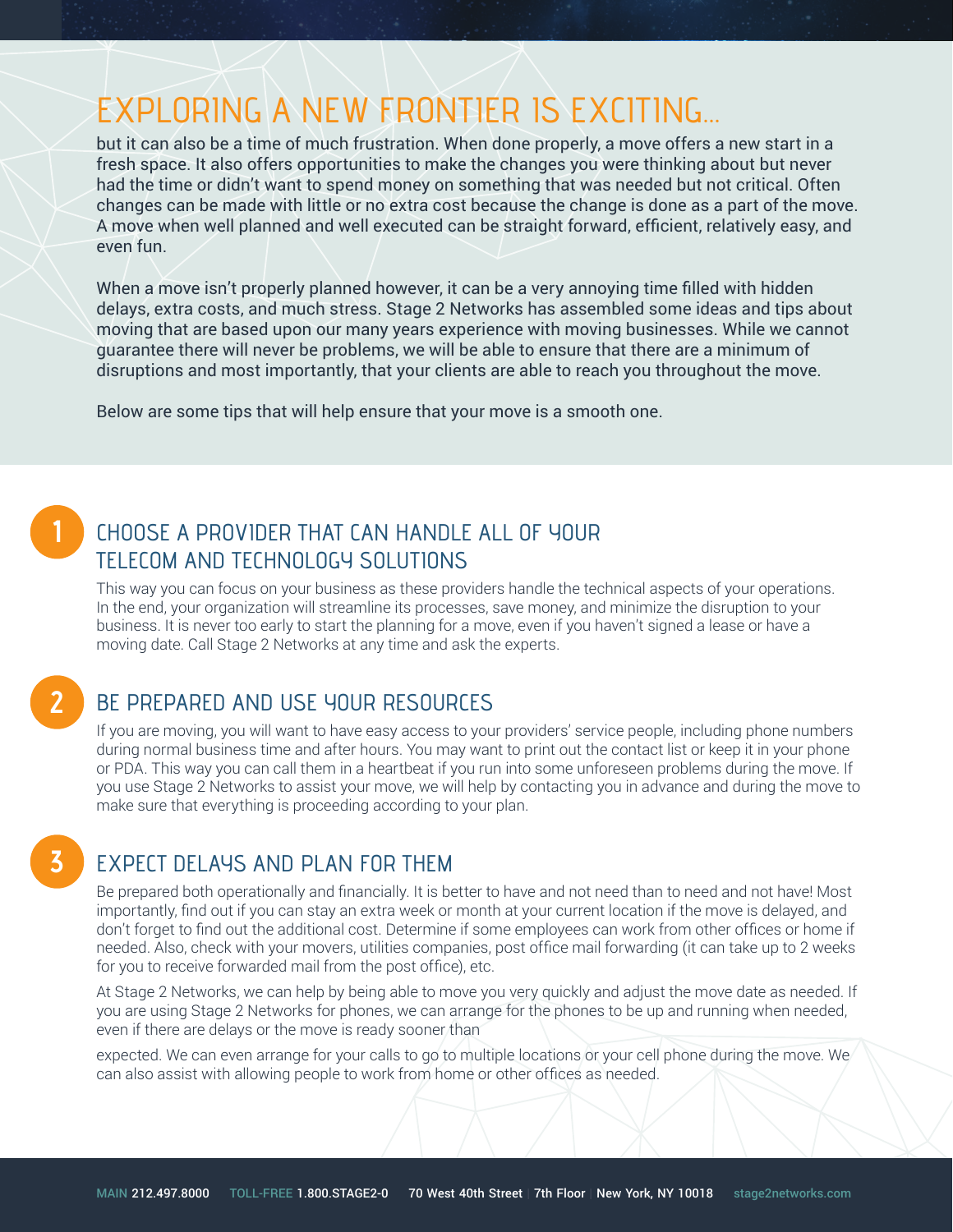## **4**

**5**

**6**

#### OVER-COMMUNICATE

When moving service from one location to another (whether it is your Internet access, phone service, technology, etc.), make sure all your providers have the same information and timeline. Your service providers should coordinate the switchover with each other at least 20 business days prior to the implementation. Remember the age-old adage–over communicating is better than under communicating. Some providers require more notice than others. You should start the communication process a minimum of two months in advance. Also, don't forget to notify your customers. Send out a newsletter and put a notification on your website.

Stage 2 Networks can help by formatting a newsletter and providing a scheduled mass mailing for you. The notification should let everyone know a tentative move date and then provide a confirmed date. You should also provide an alternative way to be reached during the move. Above all, personally visit your new location frequently and talk to all parties as often as possible. Do not assume that your vendors are communicating with each other.

### TEST IN ADVANCE

Install and test services at least 3-5 business days prior to your move. We can help by having a Stage 2 Networks technician on site to test the LAN, set up your servers, or other items as needed. If you don't have an IT staff or outside technical consultant, we can even wire the new office for you so that you are able to move in and start right away.

### CHANGES OF ADDRESS AND CANCELLATIONS

When you move offices and your phone, Internet, email, web hosting, or other technology services that are billed on a monthly, quarterly, or annually basis, you will need to stop billing with these service providers if making a change of vendor or notify them of the new address if keeping them. Since you are the customer-of-record, third parties (i.e., your new service providers) cannot stop billing on your behalf without proper notification. You are responsible for contacting your old service provider to stop billing for these services. Typically, providers will require a 30-day notice period to stop billing.

**IMPORTANT TIP**—Plan on having overlapping services at two locations. It will cost a small amount to have a few weeks overlap but will save you a lot of time, money and aggravation if there are any problems. This will create some overlapping service but it will protect you from two possible snags:

- The actual date of your transition services may get pushed out longer than you expected, which (without overlap) creates the possibility that you may experience service down time.
- Your old provider may not service you appropriately if they know that you are leaving.

The bottom line is that you don't want to be without service when you change your technology and telecommunications service. Always have a Plan B. Stage 2 Networks can assist you by having connections ready in the new and old locations at the same time. If you contact Stage 2 Networks in advance, we can keep you running at both locations for as long as needed.

### **7**

#### COORDINATING THE MOVE

Moving is another area where there can be problems. Confirm that the moving company has the correct addresses, date, times, etc. Make sure the freight elevator is available the day of the move. Find out if there are there any restrictions on who can perform the move as well as what and when they can move. Imagine having your movers arrive at 9 AM only to be told they can't move in prior to 5 PM. Make sure the building staff

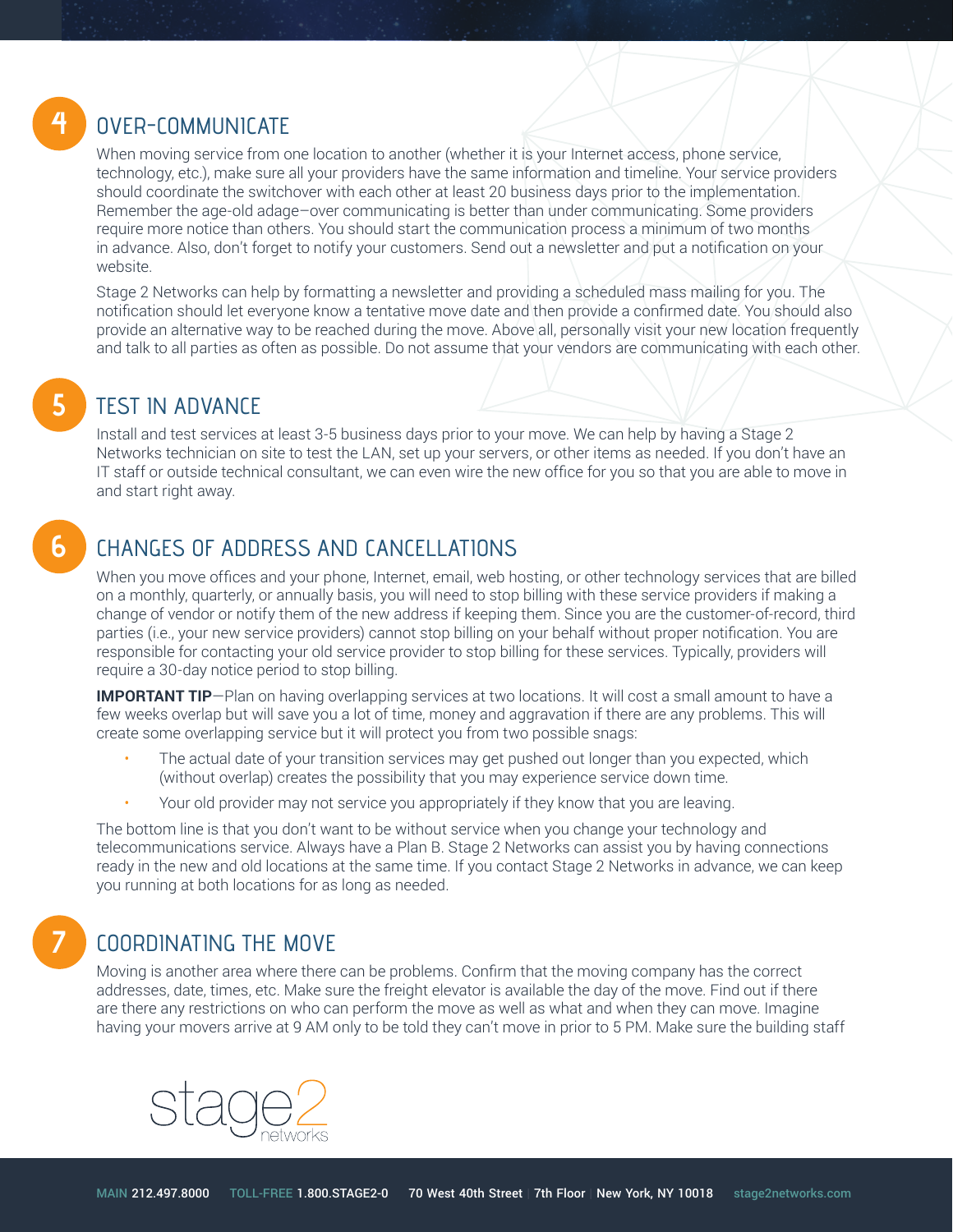is not on holiday leave. Sometimes you are not allowed to duplicate keys and have to get them from building management. Be sure that you have enough keys in advance and distributed to those who need access to the building.

Label EVERYTHING. Make sure that the power supplies that come with a particular device stay with that device. Sometimes the power supply will fit multiple machines but the power requirements can be different. **Failure to put the correct power with a device can damage or destroy the device.** Label the computers, the printers, the phones, etc. Label everything so that when it arrives you don't have to figure who gets what. Also label who sits at each desk that is being moved.

#### **COSTS 8**

The biggest cost occurs when things are not done in time and the move cannot take place when scheduled. This means that often a company has to pay for two offices and utilities for a month or so while construction is finished, utilities are turned on, etc. This is especially true if the Internet and phones are being moved with traditional methods such as POTS trunks and DSL. Moving legacy telephones and Internet can be expensive. These companies, ILECs, often charge about \$143.00 to move the first line and approximately \$68.00 for each additional line. In addition to the line move fee there are charges for punch down blocks, tax, service order charges, etc. If you are using Stage 2's VoIP service, either with a hosted PBX or with your own PBX and our trunking, these costs can be reduced or eliminated.

You may need your main number remote call forwarded (RCF) which ILECs charge approximately \$20.00 per path plus the cost of a local call and a service charge. With legacy service you'll need two to five days in advance for the RCF to take into effect. Stage 2 Networks can help. With our VoIP service we can do this within minutes. Depending upon your needs, you may also have the ability to do this yourself through a portal.

You should budget time and funds for several hours of technical support for voice, data, phone system vendor, and tech consultant time. You may not need it but be prepared just in case. It is always better to have and not need than to need and not have. Often there is a fair amount of coordination and sometimes on-site coordination that may need to happen between your vendors.

#### **CONSTRUCTION**

**9**

Construction costs and delays are another source of aggravation for many. Often the construction is not finished on time. Additionally, many contractors are pushing to get the low bid so they fail to point out likely sources of delays, overages, etc. Coordinate any construction efforts with your other vendors in order to save time and money. You don't want your phone system scheduled for installation the same day that the carpet is being installed. Additionally, there are items that can be installed more efficiently during construction than afterwards, such as cabling. You will need to comply with the following checklist in order for your PBX system to be installed correctly and your office phone system is set-up properly:

- Your new location should have a dedicated room or closet for your telecom and data equipment.
- The telecom room or closet should have at least 2 sufficient power outlets.
- The telecom room or closet should have a solid wood backboard of at least 3/4" thick on the wall.
- The office must be cabled with CAT5 in order to connect your internet and PBX phone.
- There should be a cable run to each workstation.
- There must be at least one available power outlet per workstation for the phone.
- The cable runs should be terminated on a patch panel.

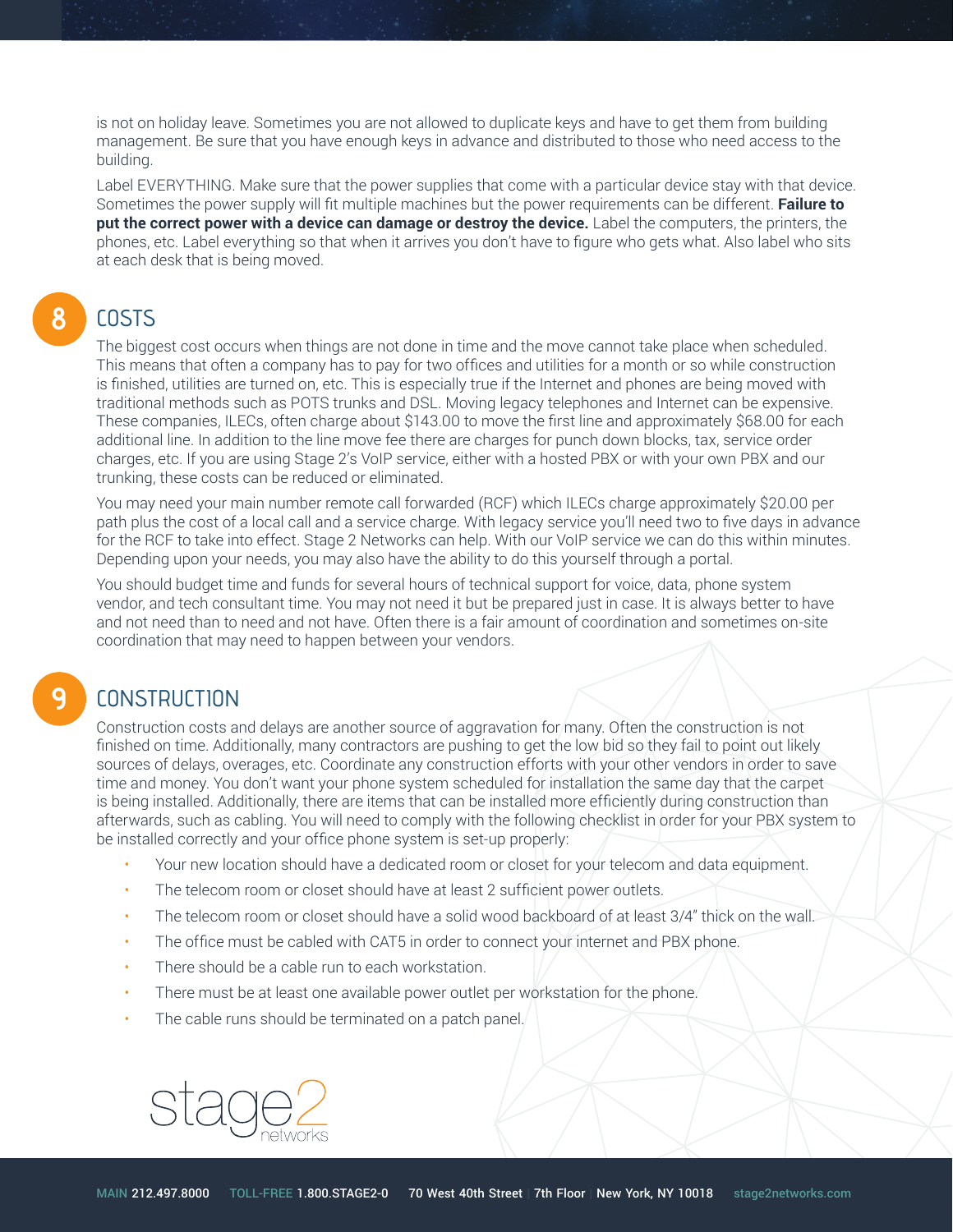It is important to have enough electrical outlets and capacity and that they are installed at the correct locations, especially inside your phone/internet closet. You don't want to have to string extension cords across your new office. Design your office floor plan well prior to the outlet allocation. Have your Internet and phone jacks near outlets. Note where your equipment intensive areas are, such as copier, fax, shredder, etc. and plan for their power and connectivity needs as well.

Contact Stage 2 Networks in advance and we can take a look at the new office. We'll provide some ideas on your wiring and even recommend contractors if needed.

#### KEEPING YOUR PHONE NUMBER

You can keep your existing phone numbers when you move. If you use VoIP the move is much easier and less expensive. If you are using POTS lines you may not be able to transfer the number IF the new central office cannot handle the number. This doesn't always happen but in a fair number of cases it does happen. If this is the case, you will need to remote call forward (RCF) the numbers you wish to keep with enough paths to handle all the incoming calls. It is generally \$20.25 per path plus the cost of a local line as well as the cost of a local call. If you have an RCF with three paths, then you can receive up to three incoming calls. The fourth concurrent call will receive a busy signal. Your cost for an RCF with three paths is approximately \$60.75 per month, plus the line at the new location, plus each incoming call will be billed at a local call rate. Stage 2 Networks can reduce or eliminate these expenses with their VoIP service.

#### PHONE SYSTEM **11**

**10**

If you have your own premise based PBX, the phone system is a major part of the move. First, make sure you have a vendor who will move the system. Often vendors do not want to move a system if it is over 5 or 10 years old. If anything breaks it can be difficult to get parts. They may move it with no guarantees.

If you were thinking about a new system or a hosted system, this is a good time to make the change if it makes business sense. Stage 2 Networks can help, especially if this is a temporary move. We can provide a hosted system either temporarily or permanently, reducing the need for wiring, hardware, etc.

Be sure that you coordinate with the phone system vendor for any changes or additions. It can take a full day to remove a system and one to three days to reinstall it, run the cables, and program the system. Coordinate with Stage 2 Networks or your current provider for the main number to be forwarded or for a message to be played during the move. With Stage 2 Networks business trunking, we can overlay some hosted PBX features on your business lines that will make the move seamless to your customers. If you don't have a PBX vendor, we can assist you in finding one who will move and service your PBX.